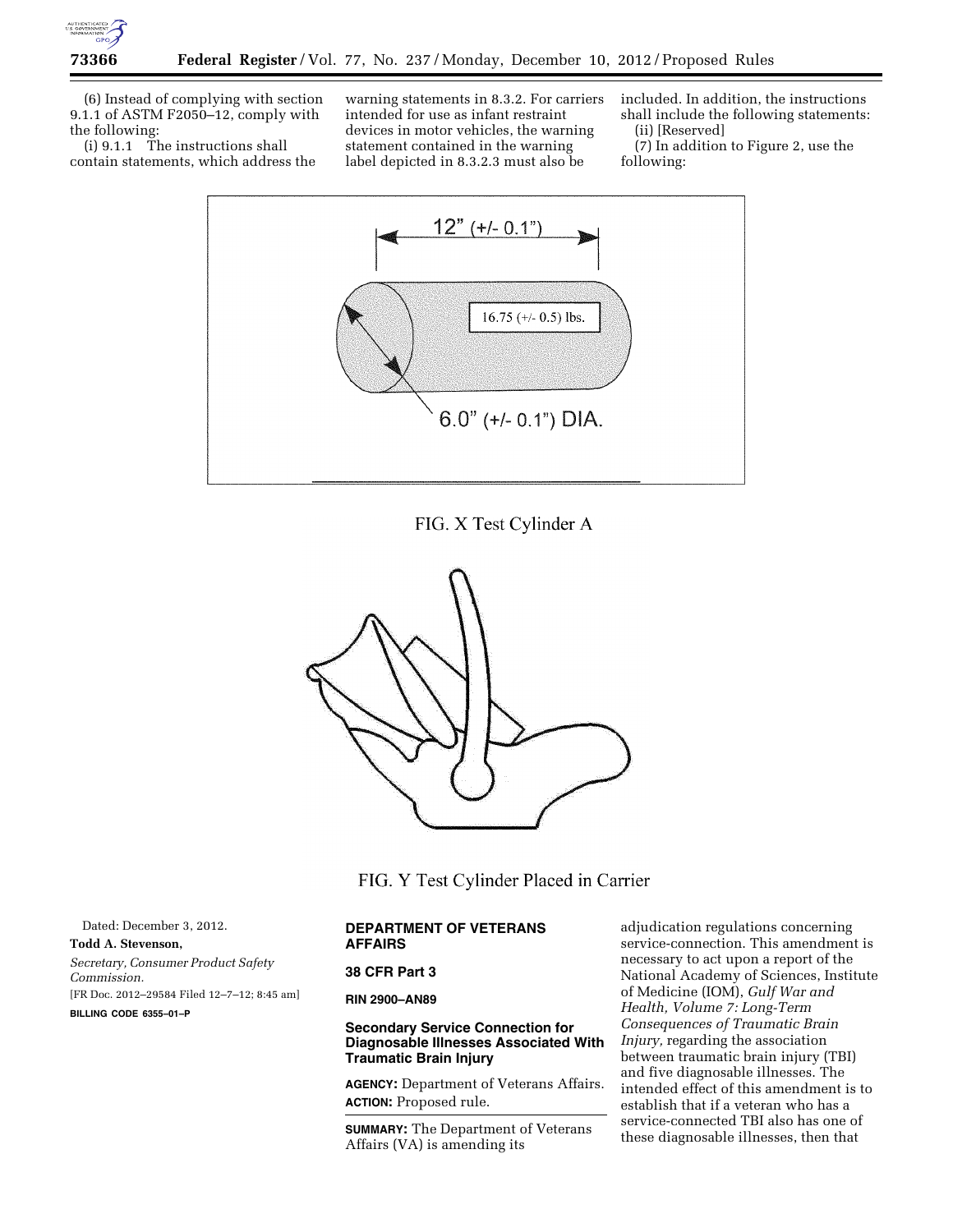illness will be considered service connected as secondary to the TBI.

**DATES:** *Effective Date:* Comments must be received by VA on or before February 8, 2013.

**ADDRESSES:** Written comments may be submitted through

*[www.Regulations.gov;](http://www.Regulations.gov)* by mail or handdelivery to Director, Regulations Management (02REG), Department of Veterans Affairs, 810 Vermont Ave. NW., Room 1068, Washington, DC 20420; or by fax to (202) 273–9026. (This is not a toll free number.) Comments should indicate that they are submitted in response to ''RIN 2900– AN89—Secondary Service Connection for Diagnosable Illnesses Associated with Traumatic Brain Injury.'' Copies of comments received will be available for public inspection in the Office of Regulation Policy and Management, Room 1063B, between the hours of 8:00 a.m. and 4:30 p.m., Monday through Friday (except holidays). Please call  $(202)\,461-4902$  for an appointment. (This is not a toll free number.) In addition, during the comment period, comments may be viewed online through the Federal Docket Management System (FDMS) at *[www.Regulations.gov.](http://www.Regulations.gov)* 

**FOR FURTHER INFORMATION CONTACT:** 

Thomas J. Kniffen, Chief, Regulations Staff (211D), Compensation and Pension Service, Veterans Benefits Administration, Department of Veterans Affairs, 810 Vermont Avenue NW., Washington, DC 20420, (202) 461–9739. (This is not a toll free number.)

**SUPPLEMENTARY INFORMATION:** This document proposes to amend VA adjudication regulations (38 CFR Part 3) by revising 38 CFR 3.310 to add five diagnosable illnesses as secondary conditions which shall be held to be the proximate result of service-connected TBI.

## **Scientific Bases for This Rulemaking**

In the National Academy of Science IOM Report, Gulf War and Health Volume 7: Long-Term Consequences of Traumatic Brain Injury, the IOM concluded there was ''sufficient evidence of a causal relationship'' (the IOM's highest evidentiary standard) between moderate or severe levels of TBI and diagnosed unprovoked seizures. The IOM found ''sufficient evidence of an association'' between moderate or severe levels of TBI and parkinsonism; dementias (which VA understands to include presenile dementia of the Alzheimer type and post-traumatic dementia); depression (which also was associated with mild TBI); and diseases of hormone

deficiency that may result from hypothalamo-pituitary changes.

The medical literature that IOM reviewed included two primary studies and one secondary study on TBI and parkinsonism. One primary study involved 196 Parkinson's patients living in Olmstead County, Minnesota, and the second involved 93 pairs of male twins who were veterans from World War II. The secondary study involved 140 civilian Parkinson's patients in Boston, Massachusetts, who had suffered a TBI severe enough to cause loss of consciousness, blurred or double vision, dizziness, seizures, or memory loss. These three studies support a link between moderate or severe TBI and parkinsonism.

Medical literature supports a link between TBI and the two types of dementias listed above (presenile dementia of the Alzheimer type and post-traumatic dementia). Reported cases show that individuals with TBI often are diagnosed with dementia at ages younger than their early 50s and within 15 years of their injuries. As classic Alzheimer's disease strikes sufferers much later in life, the dementias suffered by TBI victims are unlikely to be classic Alzheimer's dementias. Classic Alzheimer's disease is the most common of many types of dementia that occur in older adults. It is difficult to conclude that Alzheimer's occurring at ages in the 60s or 70s is related to a distant TBI.

The IOM reviewed 4 primary studies of civilians and of troops serving in World War II and the current conflict in Iraq and five secondary studies of mood disorders including major depression. The primary studies generally supported an association between mild, moderate, or severe TBI and major depression within the first twelve months after the injury. Current research does not provide significant evidence to support association more than 12 months following mild TBI. Moderate or severe TBI appears to cause an elevated risk for depression (up to 50% in some research) for at least the first 3 years.

The IOM reviewed five studies on TBI and hypopituitarism, and five studies on TBI and growth hormone insufficiency. The studies generally showed increased risk of those conditions developing within months after a moderate or severe TBI and, although the effects in many cases were acute and eventually resolved, some long-term effects were observed. The medical literature reviewed by IOM supports a link between TBI and diseases of hormone deficiency resulting from hypothalamo-pituitary

changes, when the disease manifests within 12 months of a moderate or severe TBI. The presence of other peripherally-mediated endocrinologic disorders (including, but not limited to diabetes mellitus) has no association with TBI.

After careful review of the findings of the NAS Report, Gulf War and Health Volume 7, the Secretary of Veterans Affairs has determined that the scientific evidence present in the NAS Report, Gulf War and Health Volume 7 and other information available to the Secretary indicates that a revision to VA regulations to add the five diagnosable illnesses as secondary conditions is warranted. The five diagnosable illnesses to be added are the following: (1) Parkinsonism following moderate or severe TBI; (2) unprovoked seizures following moderate or severe TBI; (3) dementias (to include presenile dementia of the Alzheimer type and post-traumatic dementia) within 15 years of moderate or severe TBI; (4) depression, if manifest within 3 years of moderate or severe TBI or within 12 months of mild TBI; and (5) diseases of hormone deficiency that result from hypothalamo-pituitary changes manifest within 12 months of moderate or severe TBI.

Section 501(a) of title 38, U.S. Code, establishes the Secretary of Veterans Affairs' general rulemaking authority to prescribe all rules and regulations which are necessary or appropriate to carry out the laws administered by VA. Based on VA's analysis of the scientific evidence discussed in the IOM report as well as the IOM's finding of sufficient evidence of relationships between specific levels of TBI and certain diagnosable illnesses, and all other information available to the Secretary, we propose to amend 38 CFR 3.310 in order to incorporate five diagnosable illnesses as secondary conditions that are the proximate result of serviceconnected TBI.

The IOM also found associations between TBI and certain behavioral and social problems. These include diminished social relationships, aggressive behaviors, long-term unemployment, and premature death. Under 38 U.S.C. 1110, VA may only grant service connection ''[f]or disability resulting from personal injury suffered or disease contracted in line of duty \* \* \*''. Similarly, § 1310(a) states, ''When any veteran dies \* \* \* from a service-connected or compensable disability, the Secretary shall pay dependency and indemnity compensation to such veteran's surviving spouse, children, and parents.'' VA does not believe it is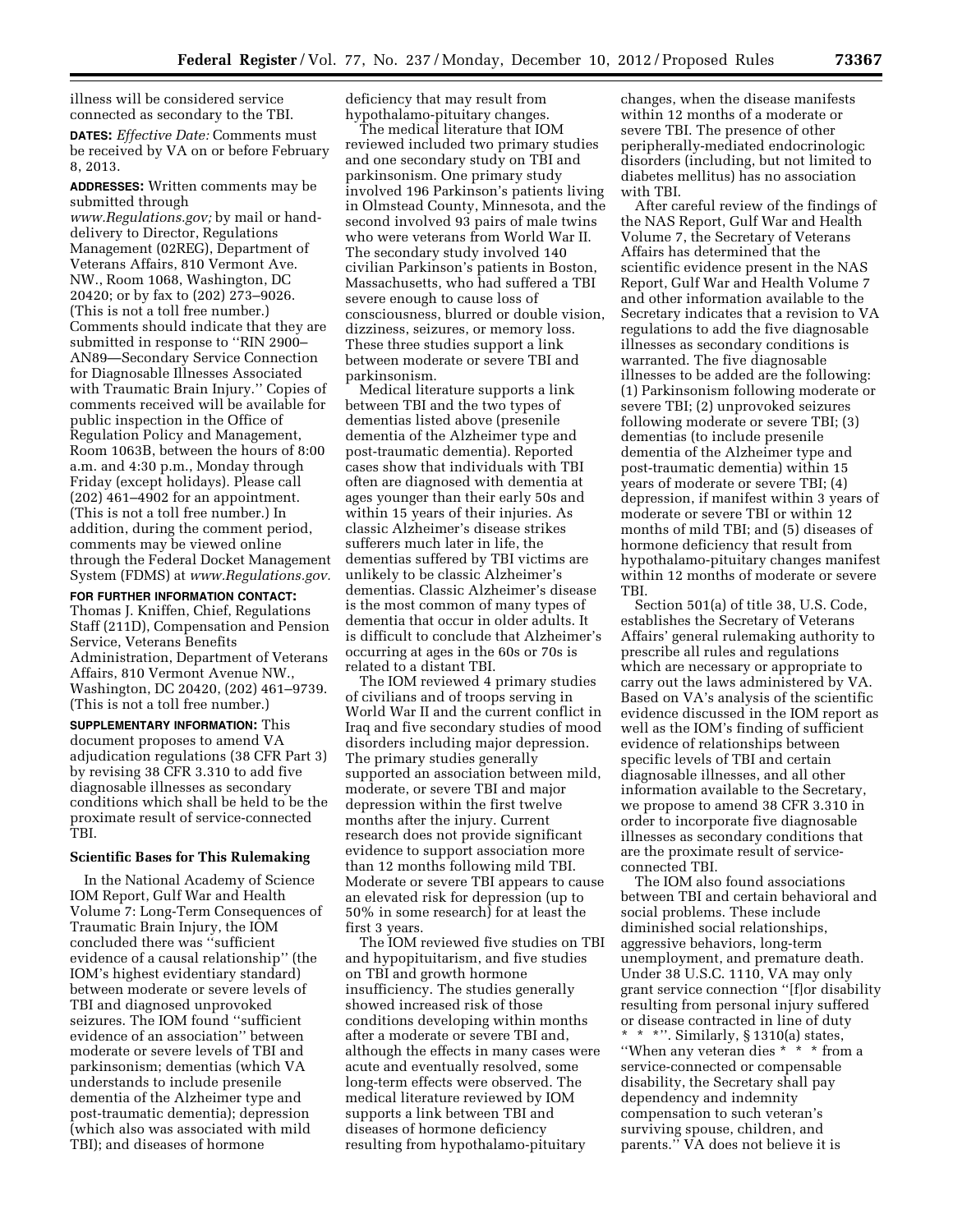necessary to establish new presumptions of service connection for these effects because they are not distinct physical or mental ''disabilities'' for VA compensation purposes. However, the behavioral, social, and occupational effects of TBI and related service-connected conditions may be considered in evaluating the severity of those conditions for compensation purposes as provided in provisions of VA's rating schedule.

In relevant part, § 3.310(a) states: ''[A] disability which is proximately due to or the result of a service-connected disease or injury shall be service connected. When service connection is thus established for a secondary condition, the secondary condition shall be considered a part of the original condition.'' We propose to revise § 3.310 by adding a new subsection (d)(1) that lists five diagnosable illnesses as secondary conditions that shall be held to be proximate results of serviceconnected TBI.

VA recognizes that not all those who suffer a TBI during military service seek immediate medical assistance and receive a medical assessment of the severity of the TBI. Therefore, proposed paragraph (d)(2) will clarify that neither severity levels nor time limits for manifesting secondary conditions as proximate causes of service-connected TBI shall preclude a veteran from establishing direct service connection under the generally applicable principles of service connection in 38 CFR 3.303 and 3.304.

## *Determination of the Severity of a TBI*

VA and the Department of Defense have established a joint set of factors and criteria for classifying a TBI as mild, moderate, or severe. The factors and criteria were created by a team of physicians from VA and the Department of Defense who are experts on diagnosing and treating TBI. The factors are structural imaging (such as functional magnetic resonance imaging, diffusion tensor imaging, positron emission tomography (PET) scanning), duration of alteration of consciousness/ mental state, duration of loss of consciousness, duration of posttraumatic amnesia, and score on the Glasgow Coma Scale. *See* Memorandum by Asst. Secretary of Defense for Health Affairs, ''Traumatic Brain Injury: Definition and Reporting,'' October 1, 2007. *See also* Compensation & Pension Service Training Letter 09–01, January 21, 2009.

We propose to include these severity criteria as a table in § 3.310(d)(3)(i). We also propose to explain in paragraph

(d)(3)(ii) that the determination of the severity level is based on the TBI symptoms at the time of injury or shortly thereafter, rather than the current level of functioning. This provision is consistent with established medical principles for assessing the severity of TBI. *See* Memorandum by Asst. Secretary of Defense for Health Affairs, ''Traumatic Brain Injury: Definition and Reporting,'' October 1, 2007. *See also* Compensation & Pension Service Training Letter 09–01, January 21, 2009.

Some veterans may not meet all of the criteria within a particular severity level or may not have been examined for all the factors. We believe the simplest, most efficient, and fairest way to rank such veterans is to apply two rules: (1) VA will not require that a TBI meet all the criteria listed under a certain severity level to classify the TBI under that severity level; and (2) If a TBI meets the criteria relating to loss of consciousness, post-traumatic amnesia, or Glasgow Coma Scale in more than one severity level, then VA will rank the TBI at the highest of those levels. We propose to include these rules in paragraph (d)(3)(ii).

In some cases, it may not be clinically possible to determine the severity of a TBI (e.g., because of a lack of medical records contemporaneous with the injury or medical complications (e.g., medically induced coma)). In such cases, § 3.310(d) would not apply and the veteran's claim would be processed under § 3.310(a) which states that ''disability which is proximately due to or the result of a service-connected disease or injury shall be service connected.''

#### *Paperwork Reduction Act*

This document contains no provisions constituting a collection of information under the Paperwork Reduction Act (44 U.S.C. 3501–3521).

### *Regulatory Flexibility Act*

The Secretary of Veterans Affairs hereby certifies that this rule will not have a significant economic impact on a substantial number of small entities as they are defined in the Regulatory Flexibility Act, 5 U.S.C. 601–612. This rule would not affect any small entities. Only VA beneficiaries could be directly affected. Therefore, pursuant to 5 U.S.C. 605(b), this rule is exempt from the initial and final regulatory flexibility analysis requirements of sections 603 and 604.

## *Executive Orders 13563 and 12866*

Executive Orders 13563 and 12866 direct agencies to assess all costs and

benefits of available regulatory alternatives and, when regulatory action is necessary, to select regulatory approaches that maximize net benefits (including potential economic, environmental, public health and safety, and other advantages; distributive impacts; and equity). Executive Order 13563 (Improving Regulation and Regulatory Review) emphasizes the importance of quantifying both costs and benefits, reducing costs, harmonizing rules, and promoting flexibility. Executive Order 12866 (Regulatory Planning and Review) defines a ''significant regulatory action,'' which requires review by the Office of Management and Budget (OMB), as ''any regulatory action that is likely to result in a rule that may: (1) Have an annual effect on the economy of \$100 million or more or adversely affect in a material way the economy, a sector of the economy, productivity, competition, jobs, the environment, public health or safety, or State, local, or tribal governments or communities; (2) Create a serious inconsistency or otherwise interfere with an action taken or planned by another agency; (3) Materially alter the budgetary impact of entitlements, grants, user fees, or loan programs or the rights and obligations of recipients thereof; or (4) Raise novel legal or policy issues arising out of legal mandates, the President's priorities, or the principles set forth in the Executive Order.''

The economic, interagency, budgetary, legal, and policy implications of this proposed rule have been examined and it has been determined to be a significant regulatory action under the Executive Order 12866.

#### *Unfunded Mandates*

The Unfunded Mandates Reform Act of 1995 requires, at 2 U.S.C. 1532, that agencies prepare an assessment of anticipated costs and benefits before issuing any rule that may result in the expenditure by State, local, and tribal governments, in the aggregate, or by the private sector, of \$100 million or more (adjusted annually for inflation) in any year. This rule would have no such effect on State, local, and tribal governments, or on the private sector.

#### *Catalog of Federal Domestic Assistance Numbers and Titles*

The Catalog of Federal Domestic Assistance program numbers and titles for this proposed rule are 64.109, Veterans Compensation for Service-Connected Disability, and 64.110, Veterans Dependency and Indemnity Compensation for Service-Connected Death.